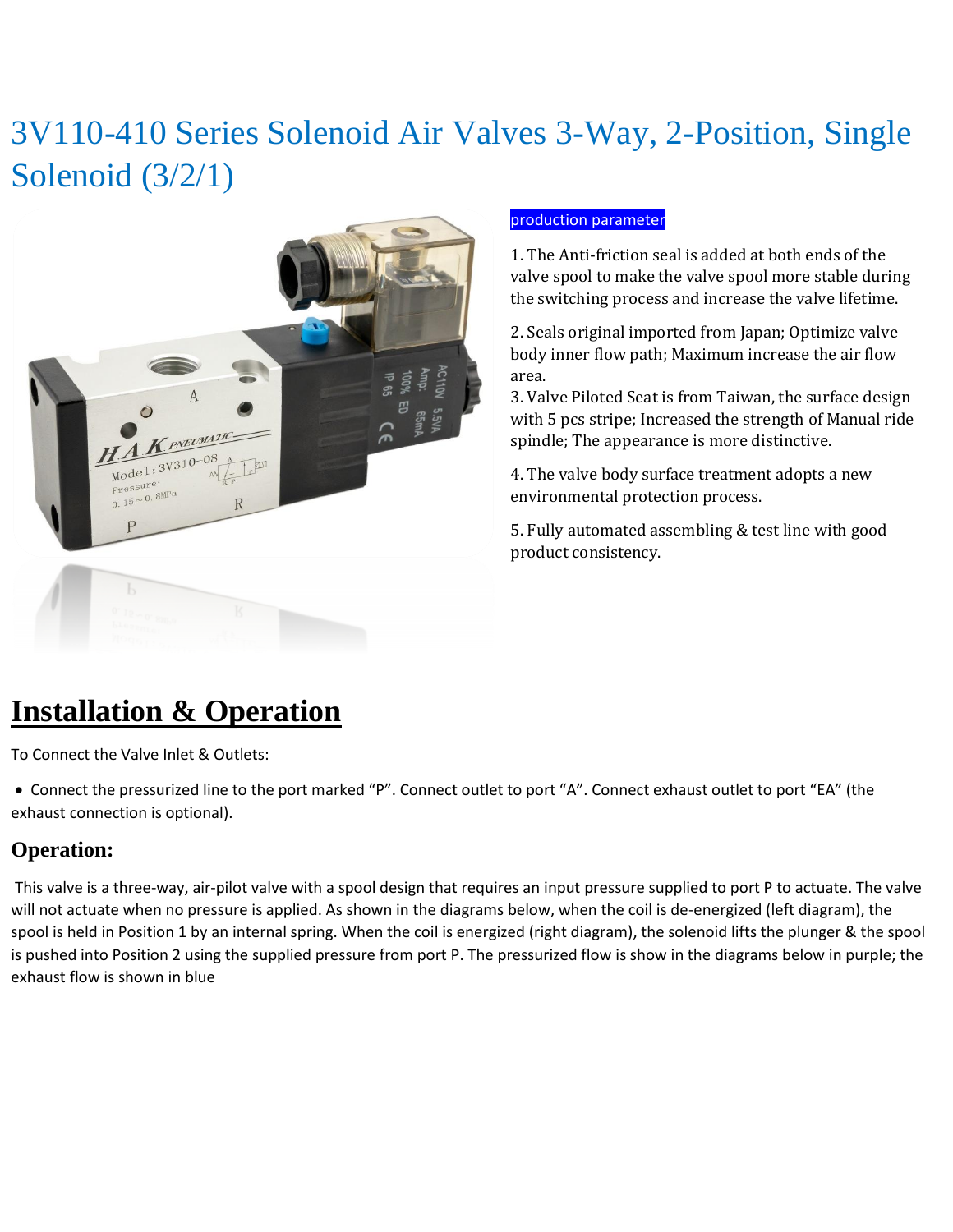

### **To Install the Coil:**

• Put the coils on to the armature tube of the valve. Place the lock washer & nut on to the armature tube. Hand tightens the nut, then use a wrench to tighten the nut another quarter-turn. Do not over-tighten the nut, as it may cause the armature tube to fail prematurely

#### **To Connect a DIN Coil:**

- 1. Remove the Philips-head screw from the plastic DIN housing & unplug it from the DIN coil
- 2. From the screw opening, push the terminal block out from the plastic DIN housing.
- 3. Note the "1", "2", and ground "  $\frac{1}{n}$ " symbols on the underside of the DIN enclosure.
- 4. For DC DIN Coils, connect "1" to your Positive Lead & "2" to your Negative lead.
- 5. For AC DIN Coils, connect "1" to your HOT lead, "2" to your Neutral lead,  $\& \xrightarrow{d}$ " to your ground if required.

Do not energize the coil without installing it onto the valve or connect the coil to a different voltage than specified. This will burn the coil and could create fire hazards.

#### **Safety Note:**

Standard valves are supplied with continuous duty coils. The proper class of insulation for the service is indicated on the coil body. The coil temperature may rise significantly if energized for extended periods—this is normal. Although the coil is made of flameretardant material, misuse of the coil could create fire hazards & generate smoke and/or a burning odor. If these conditions are encountered, the coil temperature has risen above safe levels and the power should be disconnected immediately.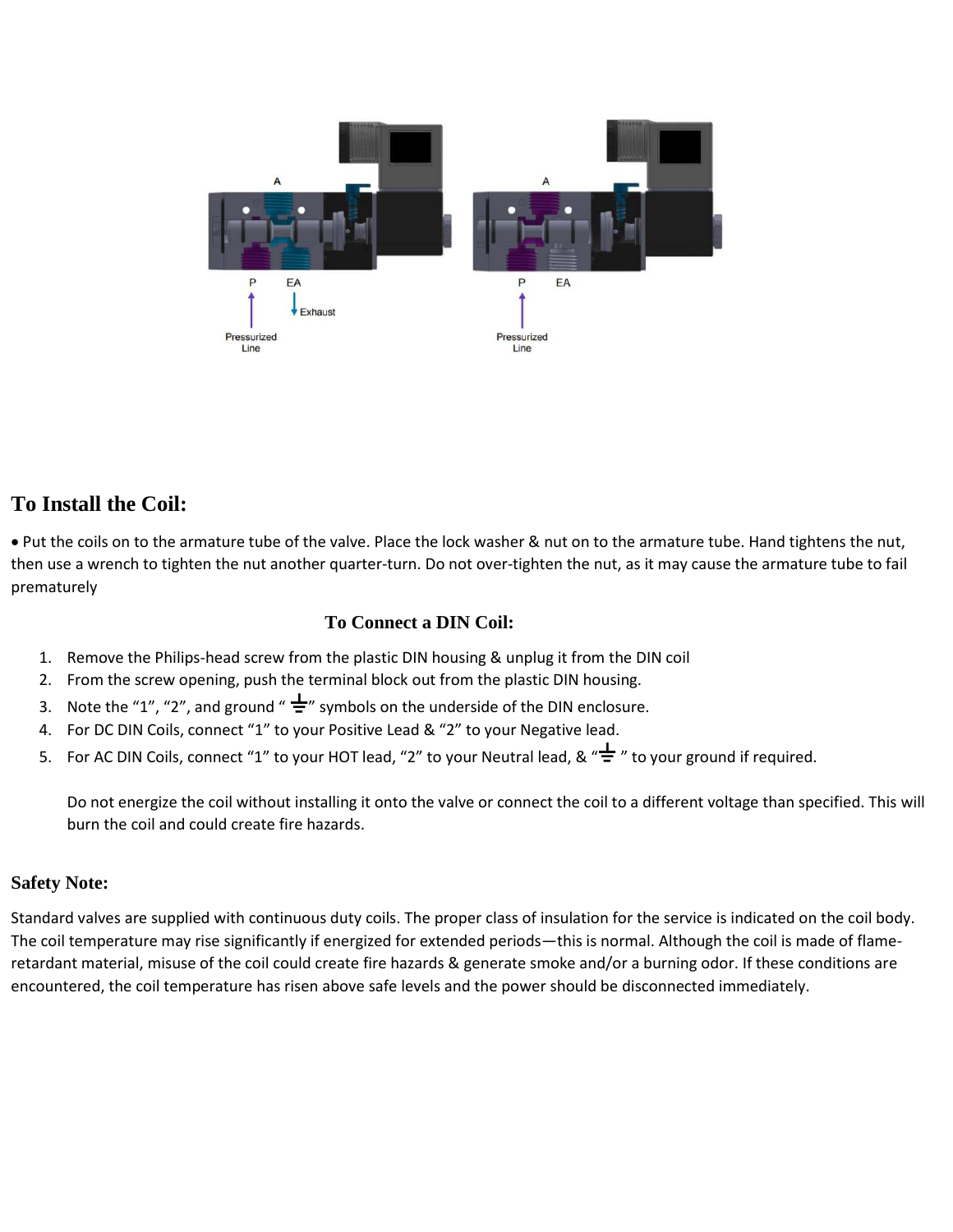## **DIN Coil**



# **3-Way Solenoid Air Valve Installation, Maintenance & Troubleshooting Guide**

**Warning:** DO NOT over tighten the nut holding the coil to the armature tube. Over tightening may result in damage to the welded joint.

**Note:** This valve is designed for AIR FLOW ONLY. The use of filtered lubricated air will prolong the life of the valve & its internal components.

### **Attaching a Coil to a Valve:**

- After wiring the coil, fit the coil assembly over the armature tube. Ensure that the threads of the tube are accessible.
- Fit the spring or lock washer over the assembly
- For spring washers, the concave side should be oriented toward the coil.
- Tighten the nut over the washer by hand.